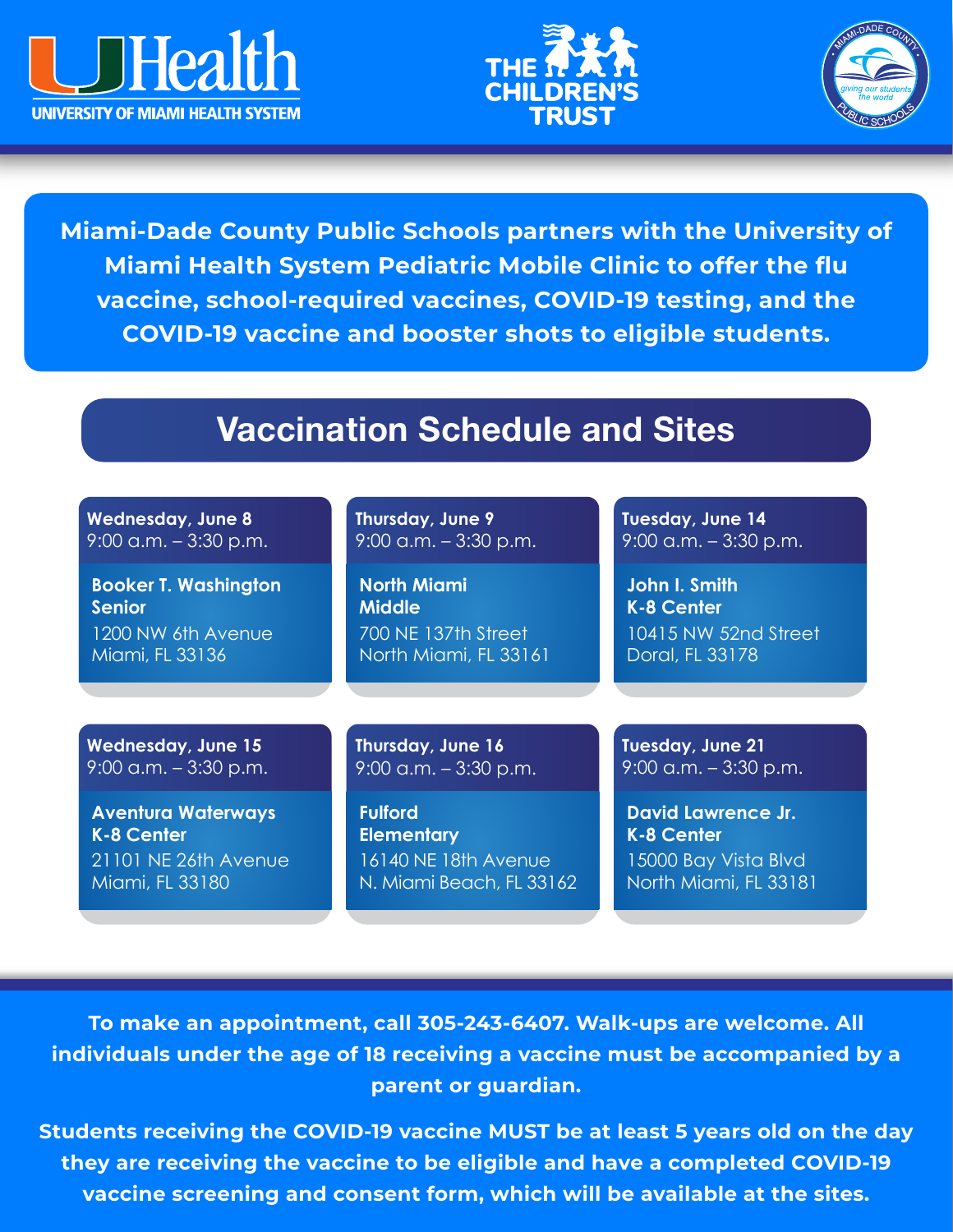





**Miami-Dade County Public Schools partners with the University of Miami Health System Pediatric Mobile Clinic to offer the flu vaccine, school-required vaccines, COVID-19 testing, and the COVID-19 vaccine and booster shots to eligible students.**

# Vaccination Schedule and Sites

| <b>Wednesday, June 22</b> | Thursday, June 23         | Monday, June 27                 |
|---------------------------|---------------------------|---------------------------------|
| $9:00$ a.m. $-3:30$ p.m.  | $9:00$ a.m. $-3:30$ p.m.  | $9:00$ a.m. $-3:30$ p.m.        |
| <b>South Dade</b>         | <b>Citrus Grove</b>       | <b>Linda Lentin</b>             |
| <b>Middle</b>             | <b>Middle</b>             | <b>K-8 Center</b>               |
| 29100 SW 194th Avenue     | 2153 NW 3rd Street        | 14312 NE 2nd Court              |
| Miami, FL 33030           | Miami, FL 33125           | Miami, FL 33161                 |
|                           |                           |                                 |
| Tuesday, June 28          | <b>Wednesday, June 29</b> | Thursday, June 30               |
| $9:00$ a.m. $-3:30$ p.m.  | $9:00$ a.m. $-3:30$ p.m.  | $9:00$ a.m. $-3:30$ p.m.        |
| <b>Frank C. Martin</b>    | <b>Country Club</b>       | Virginia A. Boone/              |
| <b>K-8 Center</b>         | <b>Middle</b>             | <b>Highland Oaks Elementary</b> |
| 14250 Boggs Drive         | 18305 NW 75th Place       | 20500 NE 24th Avenue            |
| Miami, FL 33176           | Miami, FL 33015           | Miami, FL 33180                 |

**To make an appointment, call 305-243-6407. Walk-ups are welcome. All individuals under the age of 18 receiving a vaccine must be accompanied by a parent or guardian.** 

**Students receiving the COVID-19 vaccine MUST be at least 5 years old on the day they are receiving the vaccine to be eligible and have a completed COVID-19 vaccine screening and consent form, which will be available at the sites.**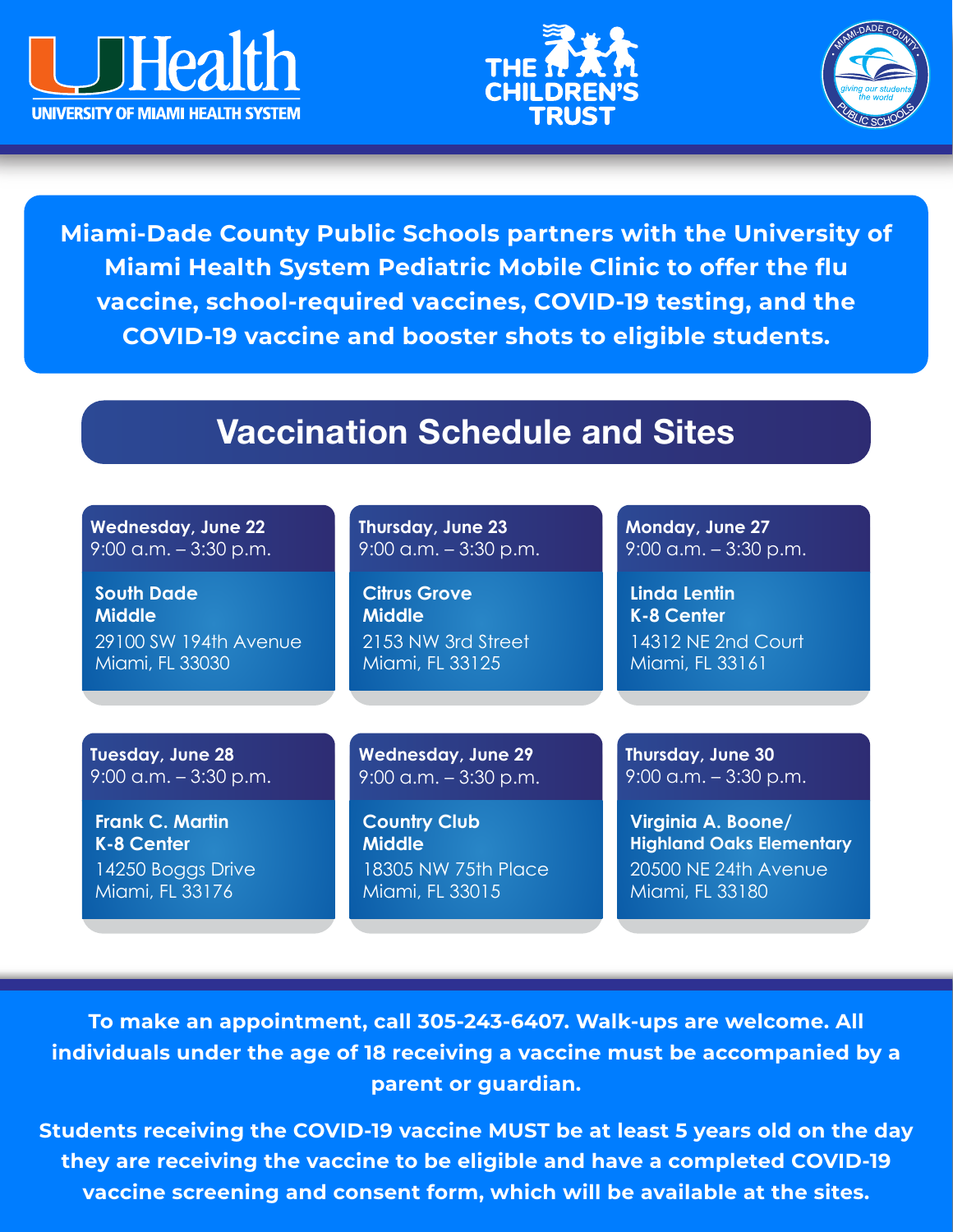





**Las Escuelas Públicas del Condado Miami-Dade se asocian con la Clínica Móvil Pediátrica del Sistema de Salud de la Universidad de Miami para ofrecer la vacuna contra la gripe, las vacunas requeridas por la escuela, las pruebas para la COVID-19, la vacuna contra la COVID-19 y las vacunas de refuerzo para estudiantes elegibles.**

### Fechas y lugares de vacunación

| miércoles, 8 de junio       | jueves, 9 de junio       | martes, 14 de junio       |
|-----------------------------|--------------------------|---------------------------|
| $9:00$ a.m. $-3:30$ p.m.    | $9:00$ a.m. $-3:30$ p.m. | $9:00$ a.m. $-3:30$ p.m.  |
| <b>Booker T. Washington</b> | <b>North Miami</b>       | John I. Smith             |
| <b>Senior</b>               | <b>Middle</b>            | <b>K-8 Center</b>         |
| 1200 NW 6th Avenue          | 700 NE 137th Street      | 10415 NW 52nd Street      |
| Miami, FL 33136             | North Miami, FL 33161    | Doral, FL 33178           |
| miércoles, 15 de junio      | jueves, 16 de junio      | martes, 21 de junio       |
| $9:00$ a.m. $-3:30$ p.m.    | $9:00$ a.m. $-3:30$ p.m. | $9:00$ a.m. $-3:30$ p.m.  |
| <b>Aventura Waterways</b>   | <b>Fulford</b>           | <b>David Lawrence Jr.</b> |
| <b>K-8 Center</b>           | <b>Elementary</b>        | <b>K-8 Center</b>         |
| 21101 NE 26th Avenue        | 16140 NE 18th Avenue     | 15000 Bay Vista Blvd      |
| Miami, FL 33180             | N. Miami Beach, FL 33162 | North Miami, FL 33181     |

**Para programar una cita, llame al 305-243-6407. Todos son bienvenidos sin cita previa. Todas las personas menores de 18 años que reciban una vacuna deben estar acompañadas por un padre o tutor.** 

**Los estudiantes que reciben la vacuna contra la COVID-19 deben tener por lo menos 5 años de edad, para ser elegibles, el día que reciben la vacuna y además deben completar un formulario de consentimiento y una evaluación, los cuales estarán disponibles en los sitios de vacunación.**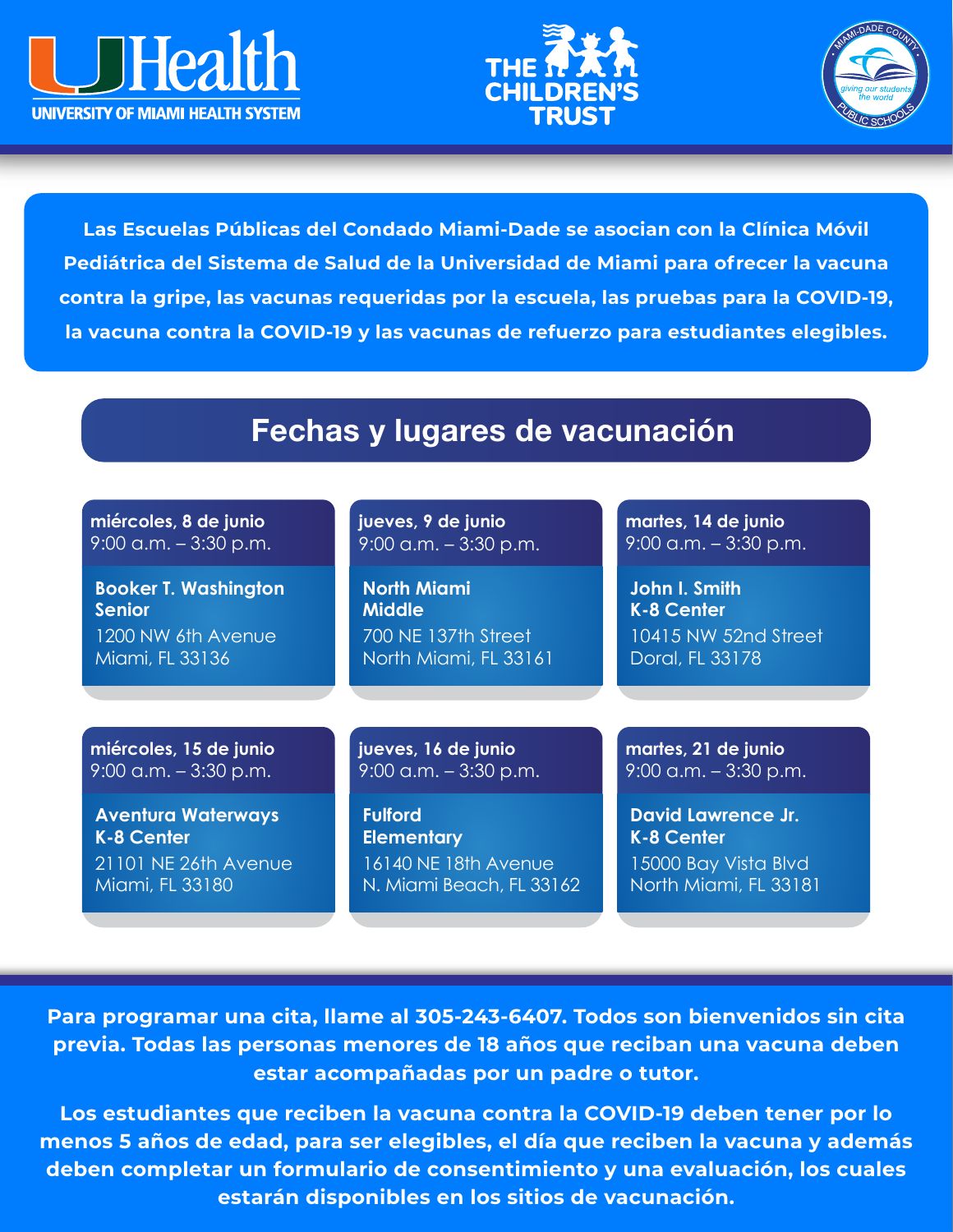





**Las Escuelas Públicas del Condado Miami-Dade se asocian con la Clínica Móvil Pediátrica del Sistema de Salud de la Universidad de Miami para ofrecer la vacuna contra la gripe, las vacunas requeridas por la escuela, las pruebas para la COVID-19, la vacuna contra la COVID-19 y las vacunas de refuerzo para estudiantes elegibles.**

#### Fechas y lugares de vacunación

| miércoles, 22 de junio   | jueves, 23 de junio      | lunes, 27 de junio              |
|--------------------------|--------------------------|---------------------------------|
| $9:00$ a.m. $-3:30$ p.m. | $9:00$ a.m. $-3:30$ p.m. | $9:00$ a.m. $-3:30$ p.m.        |
| <b>South Dade</b>        | <b>Citrus Grove</b>      | Linda Lentin                    |
| <b>Middle</b>            | <b>Middle</b>            | <b>K-8 Center</b>               |
| 29100 SW 194th Avenue    | 2153 NW 3rd Street       | 14312 NE 2nd Court              |
| Miami, FL 33030          | Miami, FL 33125          | Miami, FL 33161                 |
|                          |                          |                                 |
| martes, 28 de junio      | miércoles, 29 de junio   | jueves, 30 de junio             |
| $9:00$ a.m. $-3:30$ p.m. | $9:00$ a.m. $-3:30$ p.m. | $9:00$ a.m. $-3:30$ p.m.        |
| <b>Frank C. Martin</b>   | <b>Country Club</b>      | Virginia A. Boone/              |
| K-8 Center               | <b>Middle</b>            | <b>Highland Oaks Elementary</b> |
| 14250 Boggs Drive        | 18305 NW 75th Place      | 20500 NE 24th Avenue            |
| Miami, FL 33176          | Miami, FL 33015          | Miami, FL 33180                 |

**Para programar una cita, llame al 305-243-6407. Todos son bienvenidos sin cita previa. Todas las personas menores de 18 años que reciban una vacuna deben estar acompañadas por un padre o tutor.** 

**Los estudiantes que reciben la vacuna contra la COVID-19 deben tener por lo menos 5 años de edad, para ser elegibles, el día que reciben la vacuna y además deben completar un formulario de consentimiento y una evaluación, los cuales estarán disponibles en los sitios de vacunación.**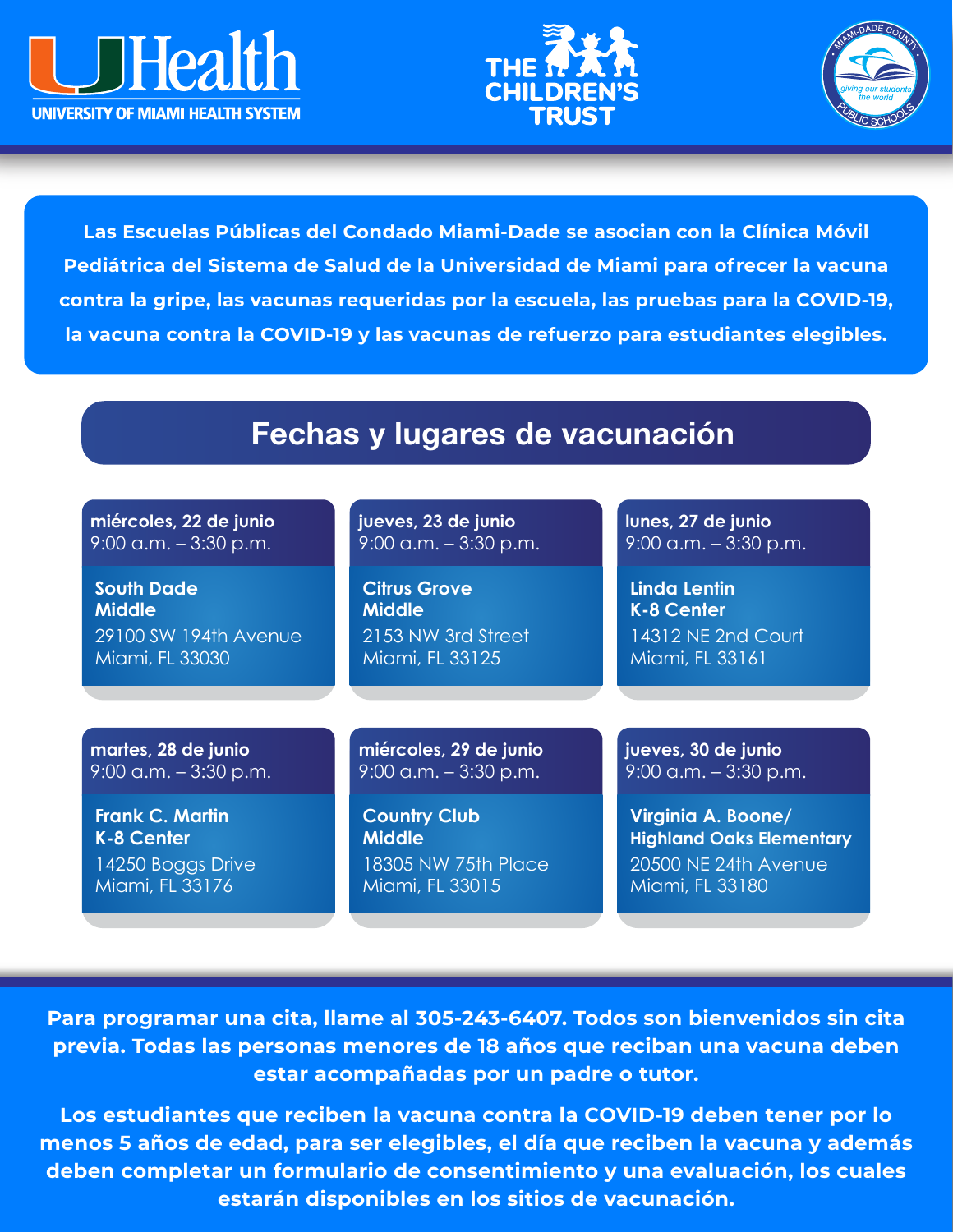





**Lekòl Leta Miami-Dade County fè patenarya avèk Klinik Mobil Pedyatrik Sistèm Sante University of Miami pou ofri vaksen grip la, vaksen obligatwa lekòl, tès COVID-19, ak Vaksen COVID-19 ak rapèl vaksen yo bay elèv ki elijib.** 

### Orè ak Adrès N ap Bay Vaksen yo

| Mèkredi 8 jen                    | Jedi 9 jen                       | Madi 14 jen                      |
|----------------------------------|----------------------------------|----------------------------------|
| 9:00 dimaten - 3:30 nan aprèmidi | 9:00 dimaten - 3:30 nan aprèmidi | 9:00 dimaten - 3:30 nan aprèmidi |
| <b>Booker T. Washington</b>      | <b>North Miami</b>               | John I. Smith                    |
| <b>Senior</b>                    | <b>Middle</b>                    | <b>K-8 Center</b>                |
| 1200 NW 6th Avenue               | 700 NE 137th Street              | 10415 NW 52nd Street             |
| Miami, FL 33136                  | North Miami, FL 33161            | Doral, FL 33178                  |
|                                  |                                  |                                  |
| Mèkredi 15 jen                   | Jedi 16 jen                      | Madi 21 jen                      |
| 9:00 dimaten - 3:30 nan aprèmidi | 9:00 dimaten - 3:30 nan aprèmidi | 9:00 dimaten - 3:30 nan aprèmidi |
| <b>Aventura Waterways</b>        | <b>Fulford</b>                   | <b>David Lawrence Jr.</b>        |
| <b>K-8 Center</b>                | <b>Elementary</b>                | <b>K-8 Center</b>                |
| 21101 NE 26th Avenue             | 16140 NE 18th Avenue             | 15000 Bay Vista Blvd             |
| Miami, FL 33180                  | N. Miami Beach, FL 33162         | North Miami, FL 33181            |

**Pou pran yon randevou, rele 305-243-6407. Ou ka vini san randevou. Tout moun ki pako gen 18 an, e ki ap pran vaksen, dwe akonpaye avèk yon paran oubyen yon gadyen.** 

**Elèv ki ap resevwa vaksen COVID-19 la DWE gen omwen 5 an nan dat y ap resevwa vaksen an pou yo ka elijib pou resevwa yon depistaj konplè pou vaksen COVID-19 la ansanm ak yon fòm konsantman ki ap disponib nan andwa y ap bay vaksen yo.**